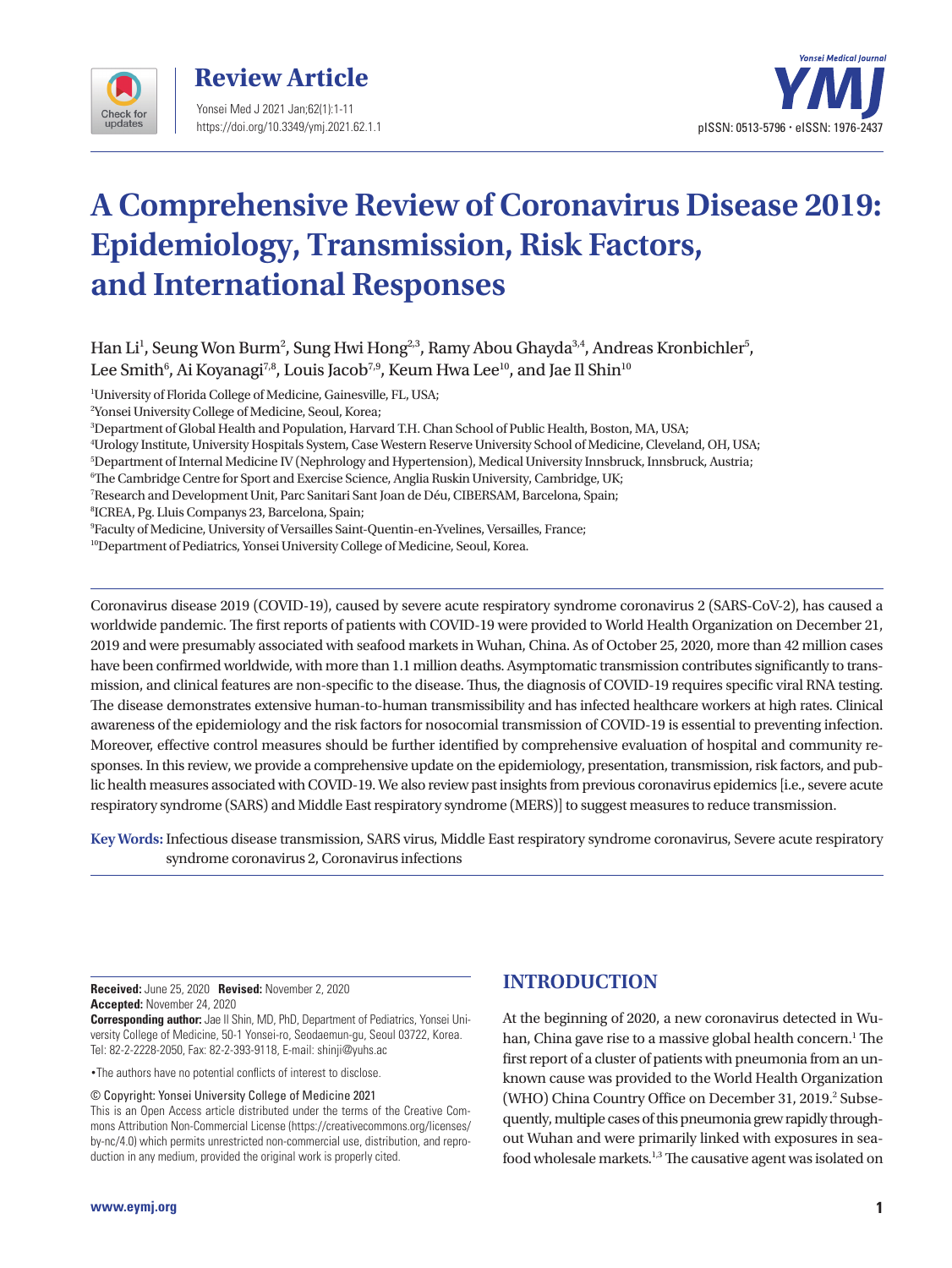# **YMI**

January 7, and its whole genome sequence was analyzed.<sup>4</sup> On February 11, 2020, the WHO named the novel coronavirus as severe acute respiratory syndrome coronavirus 2 (SARS-CoV-2) and its accompanying disease as coronavirus disease 2019 (COVID-19).5 Despite efforts to contain the virus, infectious outbreaks spread globally from China.<sup>5</sup> WHO designated the outbreak, which had at the time reached multiple continents outside Asia, as a pandemic on March 11 in an effort to help coordinate international efforts to mitigate spread of the contagion.<sup>6</sup>

As of October 25, 2020, there have been more than 42 million confirmed cases and more than 1.1 million deaths.7 Although the novel coronavirus is being investigated worldwide, many questions lay unanswered. Here, we review the epidemiology, risk factors, and transmission of SARS-CoV-2. We seek to outlines measures for individuals, organizations, and nations to minimize the risk of household, nosocomial, and local community transmission. We also investigated preventive methods through which to inhibit further transmission via comparison with the Middle East respiratory syndrome coronavirus (MERS-CoV) outbreak in 2012 and the severe acute respiratory syndrome coronavirus (SARS-CoV) outbreak in 2002.8

# **EPIDEMIOLOGY**

#### **Reproduction number (R0)**

Calculating the mean doubling time of a disease using reproduction numbers (R0) allows researchers to understand the speed and extent of a disease's transmission. Current R0 estimates for COVID-19 are not at consensus: the exact numbers of infected people cannot be appropriately surveyed due to asymptomatic spread, increased likelihood of detection of severe cases, and low availability of PCR test kits.<sup>9</sup> One research team at Boston Children's Hospital estimated R0 to be between 2.0 and 3.3 by applying an Incidence Decay and Exponential Adjustment (IDEA) model.<sup>10</sup> By fitting a deterministic Susceptible-Exposed-Infected-Recovered (SEIR) epidemiological model, a team at Lancaster University suggested R0 to be approximately 3.1.<sup>11</sup> They assumed Poisson-distributed daily increments using daily reported data in Chinese cities and in other countries. Another group of researchers at York University also used a deterministic SEIR compartmental model, but proposed an R0 value of 6.47.12 A simplified version of the Bats-Hosts-Reservoir-People transmission network model, the Reservoir-People transmission network model, was created by a team at Xiamen University and calculated R0 values for each stage of transmission.<sup>13</sup> Under this model, R0 values for reservoir-to-person and person-to-person were assessed as 2.3 and 3.58, respectively. Epidemiologists in London estimated that 1.5–3.5 people were infected by each case in the early stage of the outbreak.14 Overall, low numbers of reported cases and a lack of detection methods at the early stage of this crisis gave

high uncertainty to modeling.<sup>9</sup> Further studies with larger sample sizes are needed to approximate the true value.

### **Incubation period**

The incubation period of COVID-19 is widely believed to be 1 to 2 weeks.15 A study published on March 26 reported a 5.2-day [95% confidence interval (CI), 4.1-7.0] incubation period.<sup>16</sup> Another study reached a similar estimate of 5.1 days (95% CI, 4.5–5.8) and reported that 97.5% of symptomatic cases developed symptoms within 11.5 days (95% CI, 8.2-15.6).<sup>17</sup> The WHO reported that patients who contract COVID-19 mostly develop signs and symptoms after 5-6 days from infection.<sup>18</sup> Accordingly, the WHO recommends travelers returning from affected areas to self-monitor for symptoms for 14 days and to follow the national protocols of receiving countries.19 However, some outliers exist. One Japanese woman tested positive on February 6 after previously testing negative, and case number 25 in Korea was confirmed positive again on February 28, six days after discharge.<sup>20</sup> However, it is currently unclear whether these cases suggest a dormancy period longer than 14 days, the possibility of reinfection, or sustained viral load following functional recovery. Further research on the incubation period or recurrence of the virus is needed to eliminate hidden transmission.

### **Non-specific clinical features**

Since early clinical features are not disease-specific, early diagnosis of the disease requires clinical awareness about the SARS-CoV-2 infection.<sup>21</sup> According to two studies aggregating 100596 cases, 80–81% of symptomatic patients show mild symptoms, and 13.8% show severe disease.<sup>18,22</sup> Reported symptoms include dry cough, fever, malaise, nasal congestion, fatigue, shortness of breath, sputum production, headache, sore throat, myalgia or arthralgia, diarrhea, dyspnea, hemoptysis, anosmia, ageusia, headache, and nausea or vomiting.23-25 Anosmia and ageusia specifically occur in 47–88% of mild to moderate COVID-19 cases and often co-occur.26,27 Females are more likely to have anosmia and ageusia with COVID-19. The limited data available suggest that such dysfunction is self-resolving within 14 days after disease recovery, with over half recovering from anosmia in the first 8 days.<sup>27</sup> In early cases reported in Wuhan, severe acute respiratory infection symptoms were shown, and some patients rapidly developed acute respiratory distress syndrome (ARDS) and other serious complications.<sup>25</sup>

## **Comparison to SARS and MERS**

SARS and COVID-19 share similar transmission routes, risk factors, and disease progression. The SARS epidemic reported 8098 cases with 774 deaths and was controlled within 8 months.28 Twenty-six countries experienced infections, but most cases were concentrated in China, Taiwan, Hong Kong, Singapore, and Canada. SARS is only transmissible by symptomatic patients, with viral load peaking 6-11 days after onset of illness.<sup>29</sup>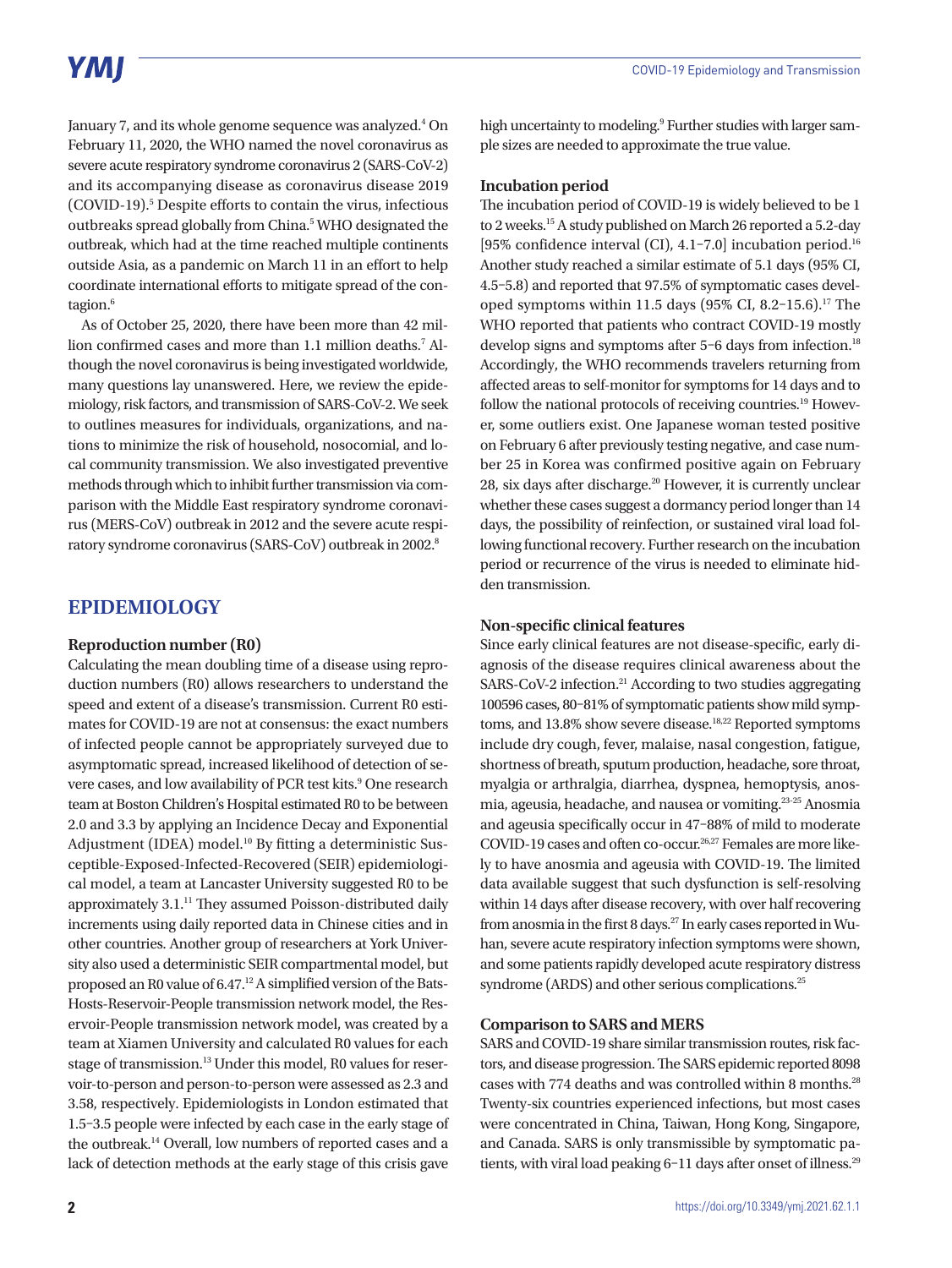#### Han Li, et al.

However, COVID-19 differs from SARS in three aspects: asymptomatic transmission, a well-connected initial outbreak site, and strain on public health resources. With SARS, the co-occurrence of symptoms with viral shedding allowed for a sensitive case definition and isolation of high-risk patients.<sup>28</sup> Household secondary attack rates for SARS were 6.2% in Singapore and 10% in Toronto, compared to a secondary attack rate of 30% for COVID-19 by some higher estimates.30-32 SARS also has both a longer time to peak viral load from onset and a shorter incubation period than COVID-19, explaining the decreased likelihood of asymptomatic transmission in SARS.33,34 The R0 of SARS general transmission ranges from 0.58–1.17, partially due to isolation control measures.<sup>35</sup> Three out of five super spreading events in Singapore were possible largely because of atypical case presentations. Two additional super spreading events were propagated by inadequate plumbing or ventilation, instead of the failure to detect infected cases.<sup>35-38</sup> In contrast, asymptomatic transmission of COVID-19 leads to increased community and household transmission. In February, Liu, et al.<sup>39</sup> documented eight COVID-19 super spreading events in China through restaurants. Difficulty tracing asymptomatic carriers, combined with high international traffic through Wuhan, allowed community transmission and made tracing patients more difficult. The resulting demand on hospital resources impaired quarantining efforts on hospital staff, and the existence of asymptomatic carriers lessened the effectiveness of patient isolation.

The 2012 MERS epidemic infected 2553 people as of March 2020 with 876 associated deaths.40 MERS also shares a similar disease course, transmission routes, and risk factors with SARS and COVID-19.40 Like COVID-19, MERS can be transmitted by asymptomatic carriers.41 However, the virus requires prolonged exposure before transmission and is primarily spread sporadically by animal-to-human transmission, decreasing the likelihood of a large-scale outbreak.42 For example, the peak viral load occurs 7 days after onset in cases without needing supplemental oxygen and 14–21 days in cases delivered oxygen, in contrast to the 3-day peak viral load in COVID-19.34 However, the incubation of MERS, 4.5–7.8 days, is more similar to SARS than COVID-19. The estimated secondary attack rate for MERS ranges from 0.42-15.8%.<sup>43</sup> In one study by Drosten, et al.,<sup>44</sup> only

14 out of 280 secondary household contacts among 26 index patients tested positive by antibody tests or reverse transcription polymerase chain reaction (RT-PCR). Nosocomial transmission accounts for a significant portion of human-to-human transmission: 18.6% of MERS cases involved healthcare workers (HCW).<sup>45</sup> While the R0 for general transmission of MERS ranges from  $<$ 1 to 3,<sup>11</sup> but the R0 specific for nosocomial transmission is estimated to be between 1.9 and 4.04.46 Table 1 summarizes the comparisons of SARS, MERS, and COVID-19.

## **PERSON-TO-PERSON TRANSMISSION**

## **Nosocomial transmission of SARS, MERS, and COVID-19**

The previous 2003 SARS outbreak led to over 966 infections among health care staff.47 A low minimum distance between beds, previously performing resuscitation in the ward, low availability of washing facilities for staff, staff working while sick, and using ventilation or oxygen therapy have been shown to be associated with SARS nosocomial transmission.<sup>48</sup> Effective strategies against nosocomial transmission were to isolate known carriers, ban hospital visitors, and close infected wards.<sup>49</sup> Patients with fever or respiratory distress in sites of the outbreak were isolated until SARS was ruled out.<sup>28</sup> If the index patient could be identified before the estimated second incubation period, HCWs in contact with the patient were quarantined. If the index patient could not be identified, entire hospitals were closed.49 Some intensive care units (ICUs) were entirely converted to negative pressure airflow, with hot, warm, and cold zones that necessitated full airborne precautions, droplet precautions, and no personal protective equipment (PPE), respectively.<sup>50</sup> In Toronto, the transmission was primarily nosocomial.51 Enactment of hospital control, including droplet PPE and negative airflow isolation, 20 days after the first SARS death reduced the number of cases to 0 for 20 consecutive days. However, subsequent relaxation of hospital control led to a resurgence of infections.51

With MERS, a sensitive case definition was critical to identify sources of and to eliminate transmission.<sup>46</sup> In Thailand, nosocomial transmission was avoided entirely from three index

**Table 1.** Characteristics of SARS, MERS, and COVID-19 Transmission

| <b>TODIO 1.</b> OTHER DECISION OF ONE HO, INTERIO, GITA OO VID TO TRENOMING. |                                   |                                               |                                 |  |
|------------------------------------------------------------------------------|-----------------------------------|-----------------------------------------------|---------------------------------|--|
|                                                                              | <b>SARS</b>                       | <b>MERS</b>                                   | <b>COVID-19</b>                 |  |
| Asymptomatic transmission                                                    | $N^{33,34}$                       | V <sup>41</sup>                               | $V^{22,23}$                     |  |
| Peak viral load after onset                                                  | $6 - 11$ days <sup>29</sup>       | 7 days (mild)<br>$14 - 21$ days <sup>34</sup> | $3$ days <sup>34</sup>          |  |
| Secondary attack rate                                                        | 6 2 - 10% 30-32                   | $0.42 - 15.8\%$ <sup>43</sup>                 | Up to 30% <sup>30-32</sup>      |  |
| Primary mode of transmission                                                 | Human-to-human                    | Animal-to-human <sup>42</sup>                 | Human-to-human                  |  |
| R0 (general transmission)                                                    | $0.58 - 1.17^{35}$                | $<$ 1-3 <sup>11,46</sup>                      | $1.5 - 6.47^{12,14}$            |  |
| Incubation period                                                            | $3.6 - 4.4$ days <sup>33,34</sup> | $4.5 - 7.8$ days <sup>43</sup>                | $5.1 - 11.5$ days <sup>17</sup> |  |

COVID-19, coronavirus disease 2019; SARS, severe acute respiratory syndrome; MERS, Middle East respiratory syndrome; R0, reproduction number. Prominent characteristics of SARS, MERS, and COVID-19 are aggregated. Numerical values for secondary attack rate, R0, etc. were retrieved as ranges of the lowest and highest estimations described in each respective reference.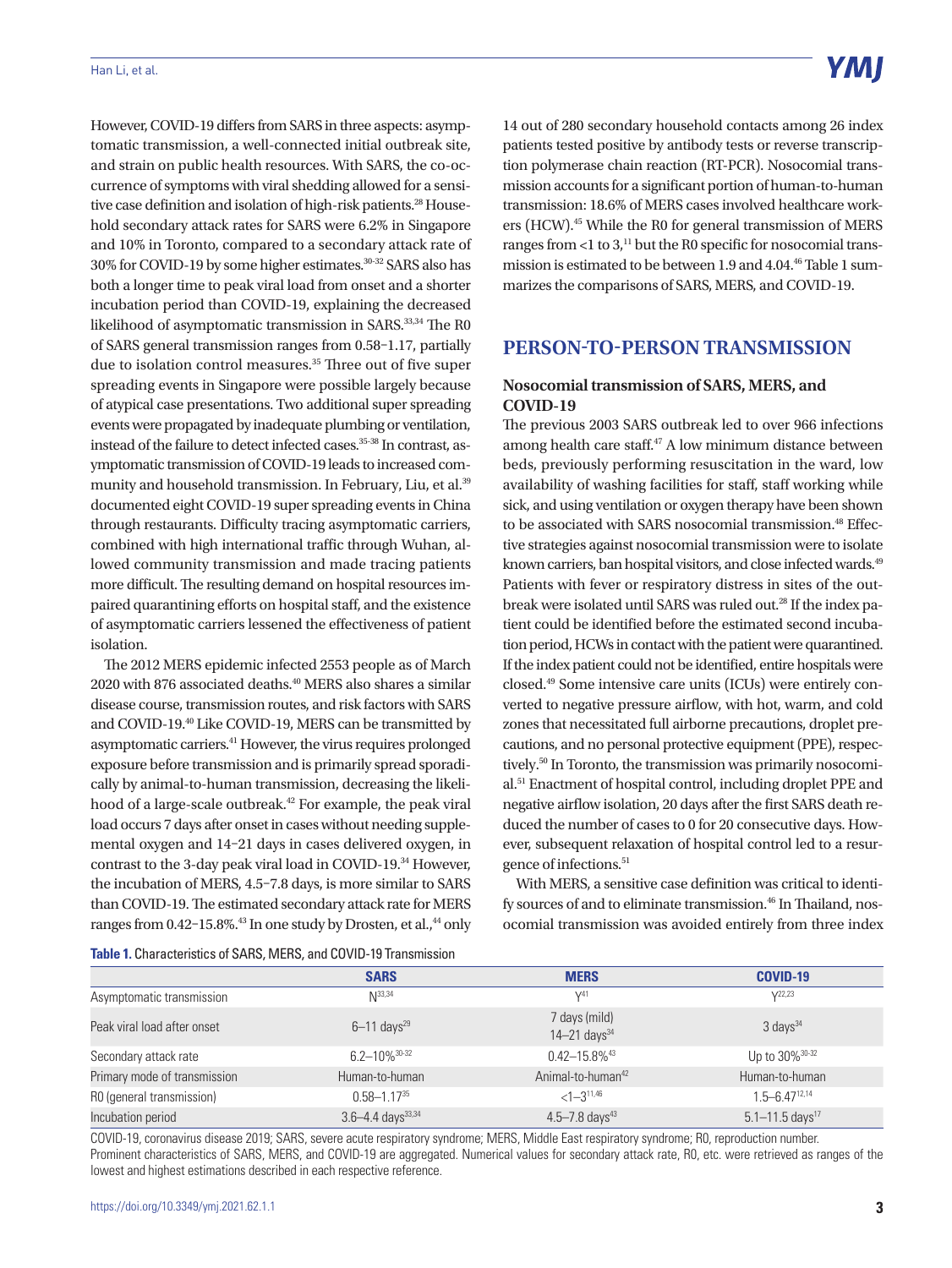cases by directing all patients with acute respiratory illness traveling from countries with MERS outbreaks to designated entrances and airborne isolation rooms until MERS could be ruled out.52 HCWs were required to adopt droplet precautions when working with suspected patients, as per the Centers for Disease Control and Prevention guidelines. In the United States, HCWs exposed to suspected cases were required to undergo home quarantine for 14 days and to test negative before returning to work.53 Compared to COVID-19, MERS is a more fatal condition that may also spread before confirmatory diagnosis,<sup>41</sup> and its nosocomial transmission was controlled by similar early identification, isolation, and PPE guidelines as with SARS.

By February 11, 2020, 1716 health staff members in China were confirmed SARS-CoV-2 positive.<sup>54</sup> In a cohort of 138 patients, Wang, et al.<sup>55</sup> estimated that 41% were infected by nosocomial transmission. WHO recommends droplet and contact precautions for patients suspected of COVID-19 and airborne precautions while performing aerosol-generating procedures (intubation, cardiac resuscitation, high-flow nasal cannula, bronchoscopy), though some recommend airborne precautions in all cases.<sup>56</sup> Insights from the SARS outbreak have been used to create a number of recommendations for controlling COVID-19, which are summarized in Table 2. In short, it is recommended to place symptomatic hospital staff under selfquarantine, equip patients with N95 masks, and inform receiv-

#### **Table 2.** Effective Measures against Nosocomial Transmission of CO-VID-19 and SARS

#### **COVID-19**

- Rapid isolation of HCWs, patients, and wards suspected of contacting infection<sup>56</sup>
- Daily chlorine-containing disinfection<sup>89</sup>
- PPE consisting of N95 respirator, gown, double-layered gloves, coverall, shoe covers<sup>46</sup>
- Separation of patient and HCW entrances and exits<sup>58</sup>
- Limiting patients per room<sup>58</sup>
- $\bullet$  Equipping patients with masks<sup>46</sup>
- Adopting oxygen administration techniques that minimize droplet spread<sup>56</sup>
- Adopting airborne precautions for aerosol-generating procedures<sup>46,52</sup>

#### **SARS**

- Rapid isolation of HCWs, patients, and wards suspected of contacting infection<sup>26</sup>
- Construction of SARS-specific hospitals<sup>45</sup>
- $\bullet$  Banning hospital visitors<sup>45</sup>
- Spacing patient beds<sup>44</sup>
- Conversion of ICUs to negative-pressure environments, with hot zones, warm zones, and cold zones<sup>46</sup>

COVID-19, coronavirus disease 2019; HCW, healthcare worker; SARS, severe acute respiratory syndrome; PPE: personal protective equipment, ICU intensive care unit.

Measures against nosocomial transmission described to be effective are aggregated for SARS and COVID-19. Measures against MERS nosocomial transmission were similar to SARS in the articles evaluated and were not included to avoid redundancy.

ing hospitals of suspected infectious arrivals beforehand.<sup>54,57</sup> Patients with cough, dyspnea, and fever should be isolated in daily-disinfected, single negative pressure rooms until testing negative for COVID-19. Airborne precautions, including N95 respirator masks, gown, double-layered gloves, coverall, and protective shoes, have also been recommended.57 Patients with mild symptoms may be sent for home care, but with the stipulations that home isolation necessitates careful prior assessment and that patients who do not recover should immediately seek further treatment.<sup>57</sup>

An elevated risk of hospital transmission has been described subsequent to treating critically-ill patients.<sup>50,58,59</sup> For the critically ill, it is recommended to adopt airborne precautions. Additional critical care measures include equipping patients with masks during high flow nasal cannula treatments, using ventilators with filters and heat-moisture exchangers, and using masks during bronchoscopy.59 When possible, rapid intubation techniques should be utilized, bag-mask ventilation should be avoided, and early planned intubations should be prioritized rather than emergency intubations.<sup>50,60</sup> For prolonged procedures, powered air-purifying respirators may be an alternative to N95 masks, but no trials have demonstrated improved or equivalent risk reduction, compared to the N95.<sup>50</sup> One group described an increased risk of transmission with pulmonary function tests and recommended, in addition to isolation and disinfection procedures, suspending tests for suspected COVID-19 cases and for patients without an immediate need.61 Oxygen therapy can disperse particles in varying patterns depending on the devices used. Continuous positive airway pressure (CPAP) via an oronasal mask and non-invasive ventilation (NIV) via an air-cushioned helmet showed minimum room contamination among nasal cannula, oronasal mask, Venturi mask, non-rebreathing mask, CPAP via an oronasal mask, CPAP via nasal pillows, high flow nasal cannula, NIV via a full face mask, NIV via a helmet without tight air cushion, and NIV via a helmet with tight air cushion. $60$ 

#### **Transmission by asymptomatic individuals**

Asymptomatic and pre-symptomatic transmission of COV-ID-19 have been documented. Studies in January 2020 were among the first to show the possibility of asymptomatic transmission by demonstrating mild or asymptomatic cases in an estimated 80% of patients, as well as an asymptomatic infection of a child.<sup>22,23</sup> On March 6, Luo, et al.<sup>62</sup> traced three SARS-CoV-2 infections from patients who otherwise had no contact with Wuhan or animals to asymptomatic carrier sources. Asymptomatic transmission was also demonstrated by a Wuhan resident to five family members and by clusters of patients in Singapore.<sup>63,64</sup> Asymptomatic infection is consistent with the longer incubation period, shorter time to peak viral load, and shorter serial interval of COVID-19. Nishiura and colleagues estimated the serial interval by following 28 infector-infected pairs as 4.6 days (95% CI, 3.5–5.9), shorter than many incuba-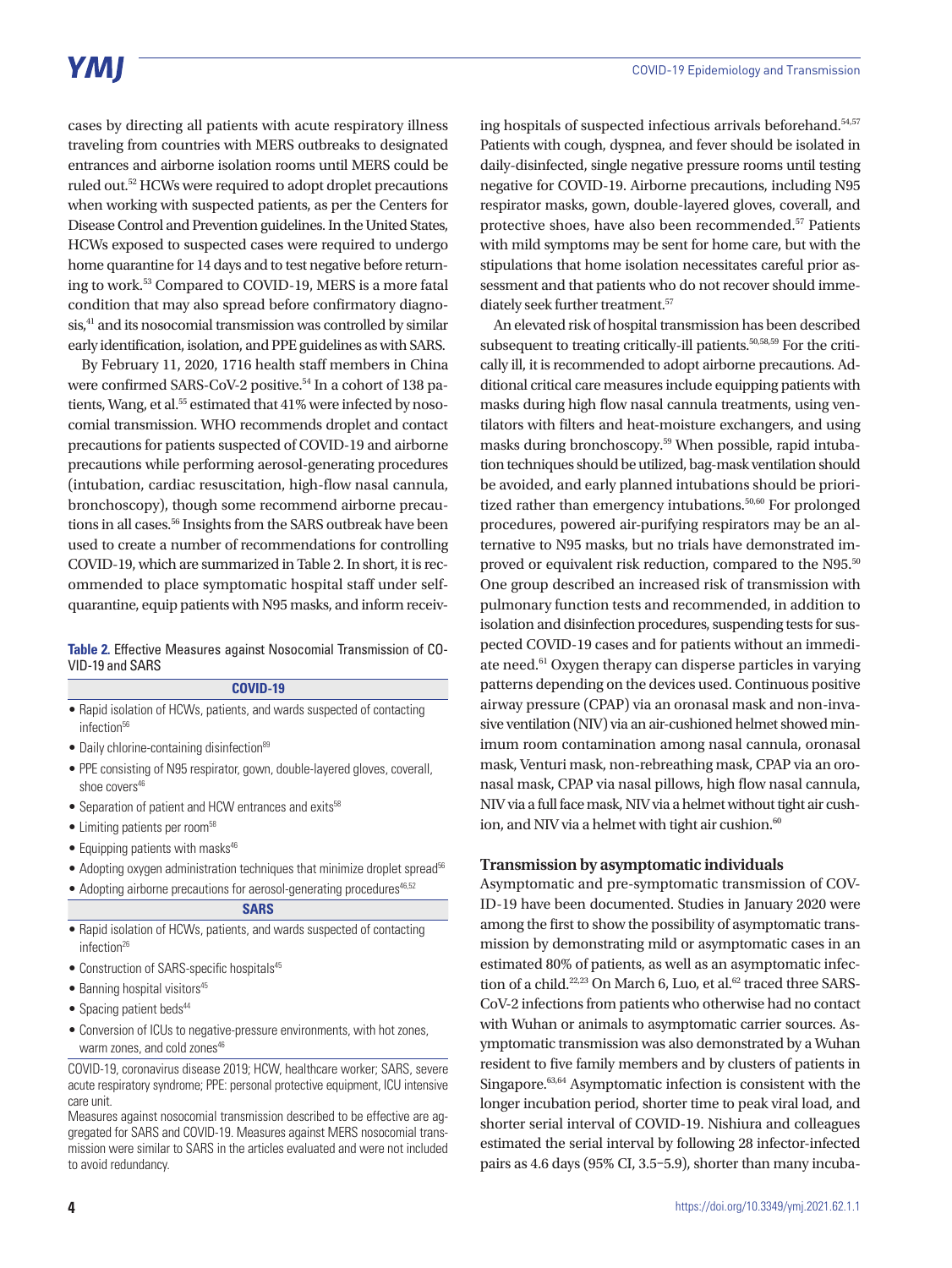#### Han Li, et al.

tion period estimates, suggesting transmission during subclinical infection.<sup>65</sup>

Pre-symptomatic and asymptomatic infections are expected to contribute significantly to COVID-19 transmission. On March 13, Nishiura and colleagues used data from 565 Japanese citizens to estimate the proportion of asymptomatic infections as  $30.8\%$ .<sup>66</sup> With greater access to antibody testing, a Stanford group in Santa Clara County recruited 3330 people used lateral flow immunoassays to estimate the populationweighted seroprevalence of antibodies to SARS-CoV-2 as 2.49% (95% CI, 1.80-3.17%) to 4.16% (95% CI, 2.58-5.70%).<sup>67</sup> Another group in a northern Iran province used a cohort of 528 people to estimate the population antibody seropositivity prevalence as 33% (95% CI, 28–39%). Of the sample, 65 subjects (18%) had no symptoms, but had antibodies to SARS-CoV-2.68 Contact tracing of 100 patients revealed similar secondary attack rates between pre-symptomatic and symptomatic exposures.<sup>69</sup> Byambasuren, et al.<sup>70</sup> recently found in a meta-analysis of 663 positive cases that 17% were asymptomatic, with a 42% lower relative risk of asymptomatic transmission. It is estimated that up to 62% of transmissions occurs pre-symptomatically, with true asymptomatic transmission being uncommon.<sup>71</sup>

#### **Severity of illness and transmission**

Preliminary evidence from epidemiological and biological studies have suggested both increased and prolonged viral transmission associated with severe illness in COVID-19. Reports have identified an increased risk of contracting the disease for HCWs who care for or resuscitate critically ill people with CO-VID-19.50,59 The median duration of viral shedding for severely ill patients was calculated as 31 days from illness onset by one study, higher than the estimations of median viral shedding duration (17 days) for the collective population.<sup>72,73</sup> In a cohort of 113 patients, severe illness, emergent treatments (corticosteroid therapy and mechanical ventilation), and delayed recovery were associated with longer viral shedding times.<sup>72</sup> A separate cohort of 32 ICU and non-ICU patients with COVID-19 demonstrated a viral shedding time about 7 days longer in the ICU group.74 However, He, et al.75 found no differences in either viral load or shedding time between 94 mild and severe patients. Given ambiguous findings relating severity to increased transmission, it is currently unclear whether the apparent increased infection rates from patients who are critically ill intrinsically result from elevated viral load or are generated from aerosol-generating emergent techniques.

## **RISK FACTORS**

#### **Demographics and comorbid conditions**

The most well-documented demographic risk factor for infection and morbidity is old age. Jing, et al.<sup>76</sup> reported that older individuals (aged ≥60 years) are the most susceptible to household transmission of SARS-CoV-2. Out of 799 patients, Chen, et al.77 described that patients who died were older on average than those who survived. Male sex, obesity, and smoking have also been shown to be associated with mortality, though it is difficult to quantify the relative risks thereof due to possible confounding and limited sample size.78

Novel comorbidities associated with poor COVID-19 outcomes are continuously being described. Among those discovered early, hypertension occurs most frequently with infection and has been validated across multiple studies as a risk factor for mortality.79,80 Respiratory disease, cardiovascular disease, diabetes, kidney disease, and cancer have also been linked to increased risks of death.79,80 In some studies, coagulopathies and inflammation appear to be linked to severe outcomes or death. In a cohort study of 201 patients, neutrophilia, higher lactate dehydrogenase, and D-dimer were associated with the development of ARDS and death.<sup>81</sup> The inflammatory biomarkers procalcitonin, interleukin-6, tumor necrosis factor alpha, and neutrophil to lymphocyte ratio are also thought to be risk factors for fatal outcomes.<sup>82</sup> In a meta-analysis of nine studies, Lippi, et al.<sup>83</sup> linked thrombocytopenia with COVID-19 severity and mortality. Kidney disease and markers of abnormal kidney function have also been shown to be associated with death in COVID-19.<sup>84</sup> Although further work is necessary to confirm current prognostic markers for vulnerability to COVID-19, it seems likely that poor cardiovascular and respiratory function predispose people to adverse outcomes.

### **Environmental factors**

SARS-CoV-2 environmental risk factors comprise surface contamination, fecal-oral transmission, and airborne transmission.<sup>85,86</sup> In an experimental study aerosolizing SARS-CoV-2-WA1-2020 viral particles, SARS-CoV-2 remained viable on plastic and stainless steel for up to 72 hours.<sup>87</sup> In some hospital wards in China, the virus was detected on floors, computer mice, trash cans, and on handrails.<sup>88</sup> SARS-CoV-2 has been detected in feces during and after symptomatic infection.<sup>86</sup> Routine disinfection has been shown to reduce contamination: none of the surfaces or sewage disinfection pools in wards with SARS-CoV-2 patients were positive for SARS-CoV-2 RNA when daily chlorine-containing disinfection was followed.<sup>89</sup>

WHO guidelines encouraging social distancing of at least 2 meters are based on early evidence suggesting that COVID-19 is primarily spread by large droplets (above  $5 \mu m$ ), which generally fall to surfaces before traveling 2 meters.<sup>85,88</sup> However, there is some evidence that SARS-CoV-2 distributes widely by aerosol and beyond 2 meters by droplets. SARS-CoV-2 has been detected in the air 3 hours following manual aerosolization and in the air up to 4 meters from COVID-19 patient rooms.<sup>87,88</sup> Aerosolized viral RNA has been detected in protective apparel removal rooms, suggesting resuspension of viral particles, and in crowded public spaces.<sup>90</sup> In a systematic review of 10 studies by Bahl, et al.<sup>56</sup> eight studies suggested that droplets travel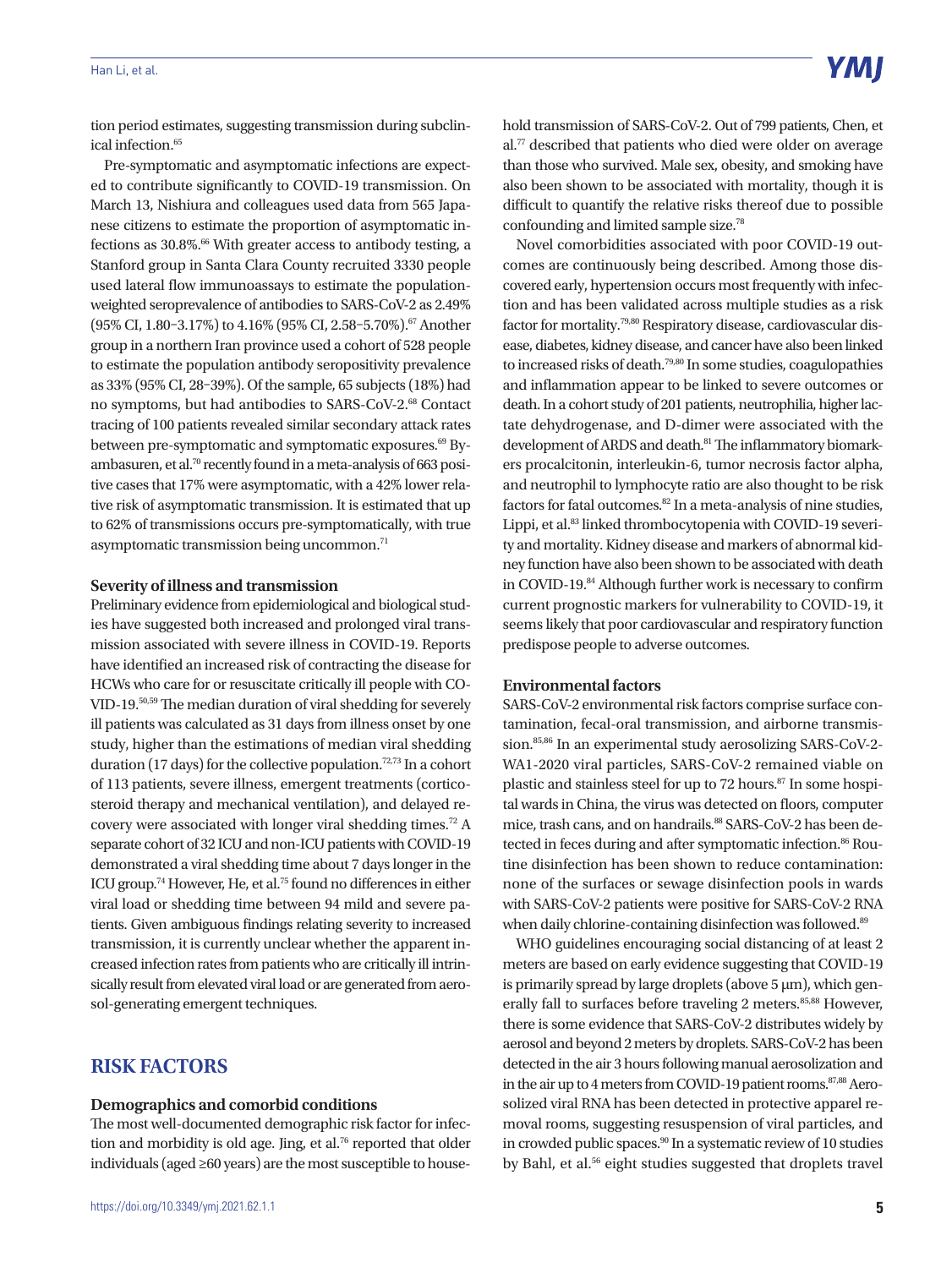above a 2-meter distance when coughing or sneezing. However, Liu, et al.<sup>90</sup> found negligible viral air contamination in hospitals with negative ventilation and chlorine-containing disinfection, suggesting the effectiveness of proper sanitation.

## **CONTROLLING MEASURES**

#### **Diagnostic testing**

It is known from previous MERS and SARS outbreaks that early detection of infection is critical for blocking further transmission.52,91 Genome sequencing of SARS-CoV-2 enabled the rapid development of screening methods. Clinical testing for COVID-19 comprises either RT-PCR, which is more widely used, or antibody-based tests. Currently, the majority of cases worldwide are confirmed through nucleic acid laboratory tests.

Early eligibility criteria typically required an epidemiological link, the onset of symptoms, and negative ruling for other respiratory diseases in many countries. HCWs or those vulnerable to severe infection were eligible for testing after initial signs of fever or respiratory illness. By February 20, only China, Taiwan, Vietnam, the Philippines, Oman, Turkey, Colombia, Gabon, and Rwanda offered testing to anyone with symptoms, and only South Korea provided asymptomatic testing,<sup>92</sup> A large majority had no testing policy. By March 2, the majority of nations around the world had developed testing policies, though many nations necessitated patients to demonstrate an epidemiological or vulnerability status. Some regions, including Singapore, northern Italy, and South Korea, effectively employed liberal testing eligibility criteria, in which any citizen with a phy-



**Fig. 1.** (A) Number of countries with stay at home measures over time, stratified by level of enforcement. Restrictions with exceptions allow excursions for grocery shopping, exercise, and "essential trips." Restrictions with minimal exceptions allow only one member per household to leave and only for certain periods. (B) Number of countries with restrictions on gatherings over time, stratified by gathering size. Data were obtained from the Oxford COVID-19 Government Response Tracker (https://data.humdata.org/dataset/oxford-covid-19-government-response-tracker).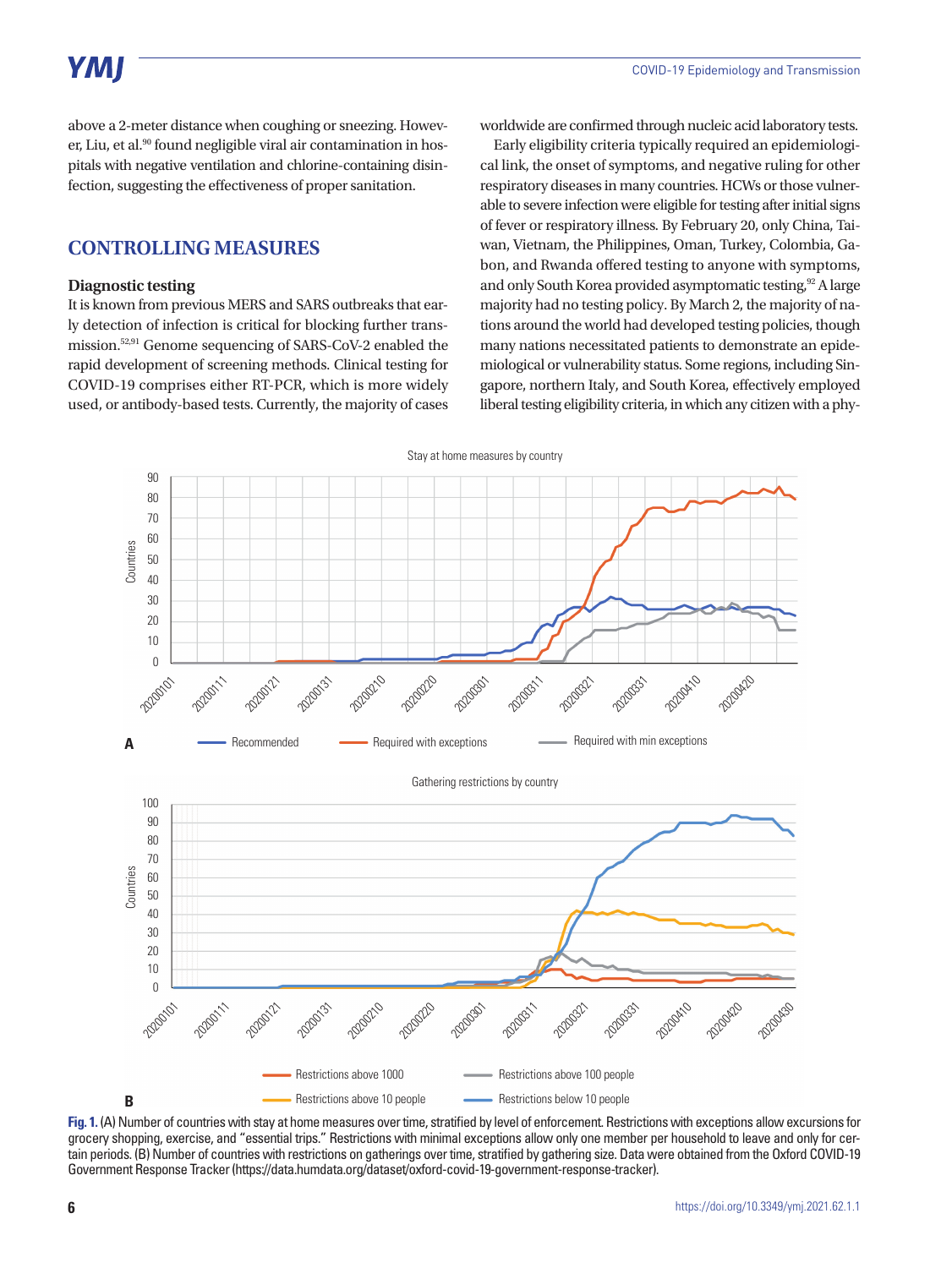sician's recommendation (Singapore) or with personal concern (South Korea, Northern Italy) could receive testing. On April 29, 20 nations offered testing to all people; 43 offered testing to all those who showed symptoms; and 48 offered testing only to vulnerable populations or those with epidemiological links after showing symptoms.92

Testing capacity has increased over time, with more accurate laboratory equipment and test kit supply production. By April 21, hotspots like Italy, New Zealand, Denmark, Canada, the US, and South Korea cumulatively conducted 23.98, 19.66, 17.36, 14.99, 12.65, 12.08, and 11.14 tests per 1000 people respectively. Thirty-five nations offered 0–5 tests per 1000 people; 13 nations offered  $5-10$  tests per 1000 people; $^{93}$  and 27 nations offered above 10 tests per 1000 people. The mean number of tests per 1000 conducted by all nations was 11.45. If the virus continues to spread on a global level, it will be increasingly important to scale the production of accurate tests to match diagnostic demand.

#### **Lockdown and movement restriction**

The number of countries enforcing stay-at-home measures or gathering restrictions are summarized in Fig. 1, and effective lockdown measures are shown in Table 3. From February 10 to March 1, fewer than 15 countries combined imposed either stay-at-home measures or gathering restrictions.<sup>94</sup> By March 10, 21 countries restricted gatherings, and 18 countries enforced stay-at-home measures. Thirty-five recommended or required the closing of public schools. By April 1, 131 countries restricted gatherings, of which 79 countries restricted gatherings below 10 people. On the same date, 196 countries enforced stay-at-home measures, with 70 enforcing home quarantine except for grocery shopping, exercise, and "daily trips." By April 30, 83 countries restricted all gatherings, and 79 countries allowed home excursions only for essential trips (Fig. 1). Sixteen countries limited home excursions, including essential trips, to once every few days for each household (minimal exceptions). Large-scale screening and training programs in COV-ID-19 recognition and isolation were also established by both hospitals and WHO. 95,96

Precautions against SARS nosocomial transmission encompassed lockdown measures similar to those of the COVID-19 pandemic. In Beijing, local police, community health workers, and volunteers coordinated quarantining efforts.<sup>91</sup> Beijing closed all public entertainment sites on April 24, 2003, within 2 months of the initial importation of the virus. All schools, except universities, were closed. Restaurants and businesses were not closed, but screened for fever at entry. Travel advisories and screenings were implemented in multiple locations instead of travel bans.28,97 Singapore utilized widespread temperature testing and encouraged its citizens to check for fever several times per day.<sup>28</sup>

By April 30, 122 countries had closed educational institutions, including universities. The efficacy of school closures in reducing transmission is based on previous influenza outbreaks and is expected to be highest if the reproductive number is <2, if closures are implemented early, and if attack rates are higher in children.98 The attack rate in children for influenza is 15.2% (95% CI, 11.4–18.9%). However, the attack rate of COVID-19 in children has been estimated at only 7.2% (95% CI, 3.0–14.3%) and 3.8% (95% CI, 0.8–10.6%) in males and females, respectively.99,100 A systematic review by Viner and colleagues found little evidence that school closures during the SARS and COVID-19 epidemics contributed significantly to curbing transmission, as transmission rates in schools were already low.<sup>98</sup> One mod-

| Table 3. Effective Lockdown and Quarantine Measures for COVID-19 and SARS |  |
|---------------------------------------------------------------------------|--|
|---------------------------------------------------------------------------|--|

| <b>COVID-19</b>                                                                                                                                                                                                                                                            |                                                                                                                                                            |                                                                                                                                                                                  |  |  |
|----------------------------------------------------------------------------------------------------------------------------------------------------------------------------------------------------------------------------------------------------------------------------|------------------------------------------------------------------------------------------------------------------------------------------------------------|----------------------------------------------------------------------------------------------------------------------------------------------------------------------------------|--|--|
| <b>Screening</b>                                                                                                                                                                                                                                                           | <b>Gathering restriction</b>                                                                                                                               | <b>Mobility restriction</b>                                                                                                                                                      |  |  |
| $\bullet$ Monitoring confirmed cases <sup>19</sup><br>$\bullet$ Using widely available testing <sup>92</sup><br>• Development of clinical referral systems<br>for suspected cases <sup>96</sup><br>• Global education resources for screening and<br>control <sup>96</sup> | • Restricting gathering sizes <sup>94</sup><br>• Closing public schools <sup>96</sup><br>• Limiting the maximum number of people per<br>room <sup>95</sup> | • Administering early travel bans from infection<br>hotspots <sup>95</sup><br>• Limiting trips outside the household <sup>94</sup><br>• Screening for infection at airport entry |  |  |
| <b>SARS</b>                                                                                                                                                                                                                                                                |                                                                                                                                                            |                                                                                                                                                                                  |  |  |
| <b>Screening</b>                                                                                                                                                                                                                                                           | <b>Gathering restriction</b>                                                                                                                               | <b>Mobility restriction</b>                                                                                                                                                      |  |  |
| • Using thermometers for temperature<br>screening <sup>97</sup><br>$\bullet$ Monitoring confirmed cases <sup>28</sup><br>医心脏性溃疡 医心包 医心包 医心包性 医心脏 医血管反应 计自动方式 医心脏性 医血管                                                                                                      | • Closing public schools <sup>97</sup><br>• Restricting gathering sizes <sup>97</sup>                                                                      | • Administering travel advisories on infection<br>hotspots <sup>28</sup><br>• Screening for infection at airport entry <sup>97</sup>                                             |  |  |

• Using community volunteers to coordinate quarantine<sup>91</sup>

• Development of clinical referral systems for suspected cases

COVID-19, coronavirus disease 2019; SARS, severe acute respiratory syndrome; MERS, Middle East respiratory syndrome. Measures for lockdown and quarantine described as effective against COVID-19 and SARS are aggregated. Community lockdown measures against MERS were unable to be found and thus not included.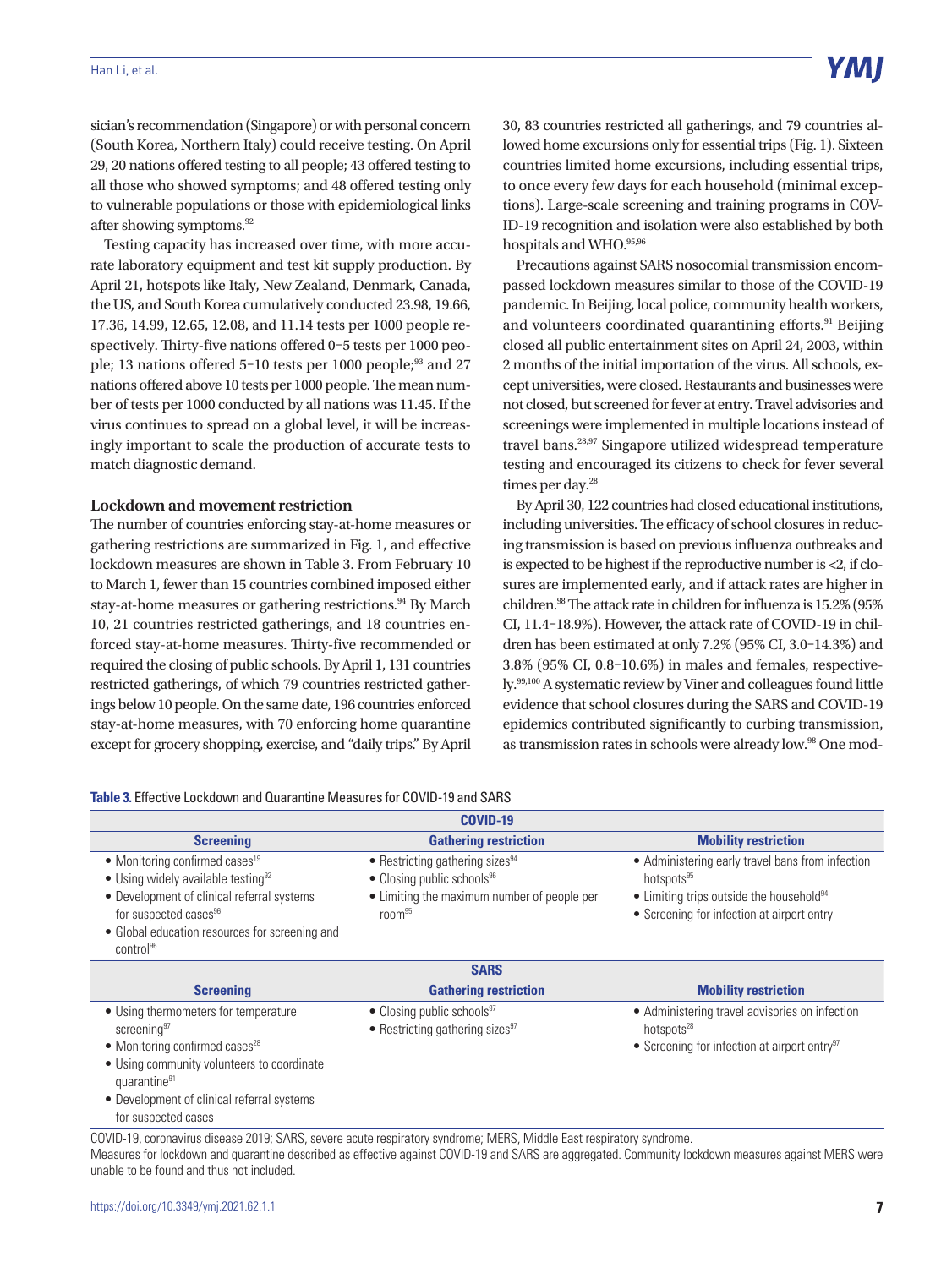eling study using the UK population estimated that school closures in the COVID-19 epidemic have only reduced transmission by 2–4%.

# **CONCLUSION**

As of May 26, 2020, more than 5 million cases and 300000 deaths associated with COVID-19 have been recorded worldwide. Likely to have resulted from bat-to-human transmission, SARS-CoV-2 exhibits high human-to-human transmission across households, hospitals, and communities. A major proportion of cases are asymptomatic, and it is likely that asymptomatic transmission contributes significantly to transmission. Efforts curbing transmission primarily comprise 1) early identification, either through targeted or indiscriminate testing and 2) lockdown and patient isolation. Previous lessons from SARS and MERS to reduce nosocomial and community transmission, such as isolating patients with respiratory illness, placing infected HCWs under quarantine, creating designated spatial pathways for suspected patients, and enabling the rapid development of testing, have been and should continue to be implemented. Novel studies describing methods to minimize aerosol generation during common hospital procedures can also be employed to curb transmission. Disinfection, precautionary social distancing beyond the recommended 2 meters, and hand hygiene are valuable measures through which to prevent environmental spread of the virus.

## **ACKNOWLEDGEMENTS**

The views expressed in the submitted article are of those of the authors themselves and not an official position of their affiliated institutions and organizations.

# **AUTHOR CONTRIBUTIONS**

Conceptualization: all authors. Data curation: Han Li and Seung Won Burm. Formal analysis: Han Li and Seung Won Burm. Investigation: Han Li and Seung Won Burm. Methodology: Han Li and Seung Won Burm. Project administration: Jae Il Shin. Resources: Han Li and Seung Won Burm. Software: Han Li and Seung Won Burm. Supervision: Jae Il Shin. Validation: Han Li and Seung Won Burm. Visualization: Han Li and Seung Won Burm. Writing—original draft: all authors. Writing review & editing: all authors. Approval of final manuscript: all authors.

# **ORCID iDs**

Han Li https://orcid.org/0000-0002-9800-9948 Seung Won Burm https://orcid.org/0000-0002-1808-8587 Sung Hwi Hong https://orcid.org/0000-0002-9781-4822 Ramy Abou Ghayda https://orcid.org/0000-0002-5170-3983 Andreas Kronbichler https://orcid.org/0000-0002-2945-2946 Lee Smith https://orcid.org/0000-0002-5340-9833 Ai Koyanagi https://orcid.org/0000-0002-9565-5004

Louis Jacob https://orcid.org/0000-0003-1071-1239 Keum Hwa Lee https://orcid.org/0000-0002-1511-9587 Jae Il Shin https://orcid.org/0000-0003-2326-1820

## **REFERENCES**

- 1. WHO. Pneumonia of unknown cause China. WHO 2020 Jan 5 [accessed on 2020 May 2]. Available at: [https://www.who.int/](https://www.who.int/csr/don/05-january-2020-pneumonia-of-unkown-cause-china/en/) [csr/don/05-january-2020-pneumonia-of-unkown-cause-chi](https://www.who.int/csr/don/05-january-2020-pneumonia-of-unkown-cause-china/en/)[na/en/.](https://www.who.int/csr/don/05-january-2020-pneumonia-of-unkown-cause-china/en/)
- 2. Zhu N, Zhang D, Wang W, Li X, Yang B, Song J, et al. A novel coronavirus from patients with pneumonia in China, 2019. N Engl J Med 2020;382:727-33.
- 3. WHO. Novel coronavirus China [accessed on 2020 May 2]. Available at: [https://www.who.int/csr/don/12-january-](https://www.who.int/csr/don/12-january-2020-novel-coronavirus-china/en/)[2020-novel-coronavirus-china/en/](https://www.who.int/csr/don/12-january-2020-novel-coronavirus-china/en/).
- 4. Wang C, Horby PW, Hayden FG, Gao GF. A novel coronavirus outbreak of global health concern. Lancet 2020;395:470-3.
- 5. WHO. Novel coronavirus (2019-nCoV): situation report-22 [accessed on 2020 May 2]. Available at: [https://www.who.int/docs/](https://www.who.int/docs/default-source/coronaviruse/situation-reports/20200211-sitrep-22-ncov.pdf?sfvrsn=fb6d49b1_2) [default-source/coronaviruse/situation-reports/20200211-si](https://www.who.int/docs/default-source/coronaviruse/situation-reports/20200211-sitrep-22-ncov.pdf?sfvrsn=fb6d49b1_2)[trep-22-ncov.pdf?sfvrsn=fb6d49b1\\_2.](https://www.who.int/docs/default-source/coronaviruse/situation-reports/20200211-sitrep-22-ncov.pdf?sfvrsn=fb6d49b1_2)
- 6. Cucinotta D, Vanelli M. WHO declares COVID-19 a pandemic. Acta Biomed 2020;91:157-60.
- 7. WHO. COVID-19 weekly epidemiological update [accessed on 2020 October 25]. Available at: [https://www.who.int/publications/](https://www.who.int/publications/m/item/weekly-epidemiological-update---27-october-2020) [m/item/weekly-epidemiological-update---27-october-2020.](https://www.who.int/publications/m/item/weekly-epidemiological-update---27-october-2020)
- 8. de Wit E, van Doremalen N, Falzarano D, Munster VJ. SARS and MERS: recent insights into emerging coronaviruses. Nat Rev Microbiol 2016;14:523-34.
- 9. Cheng ZJ, Shan J. 2019 Novel coronavirus: where we are and what we know. Infection 2020;48:155-63.
- 10. Majumder MS, Mandl KD. Early transmissibility assessment of a novel coronavirus in Wuhan, China. SSRN. 2020 Jan 24; [Epub]. Available at:<https://dx.doi.org/10.2139/ssrn.3524675>.
- 11. Read JM, Bridgen JRE, Cummings DAT, Ho A, Jewell CP. Novel coronavirus 2019-nCoV: early estimation of epidemiological parameters and epidemic predictions. MedRxiv. 2020 Jan 28; [Epub]. Available at: [https://doi.org/10.1101/2020.01.23.20018549.](https://doi.org/10.1101/2020.01.23.20018549)
- 12. Tang B, Wang X, Li Q, Bragazzi NL, Tang S, Xiao Y, et al. Estimation of the transmission risk of the 2019-nCoV and its implication for public health interventions. J Clin Med 2020;9:462.
- 13. Chen TM, Rui J, Wang QP, Zhao ZY, Cui JA, Yin L. A mathematical model for simulating the phase-based transmissibility of a novel coronavirus. Infect Dis Poverty 2020;9:24.
- 14. Bhatia S, Imai N, Cuomo-Dannenburg G, Baguelin M, Boonyasiri A, Cori A, et al. Report 6: relative sensitivity of international surveillance. 2020; [Epub]. Available at:<https://doi.org/10.25561/77168>.
- 15. Cimolai N. More data are required for incubation period, infectivity, and quarantine duration for COVID-19. Travel Med Infect Dis 2020;37:101713.
- 16. Li Q, Guan X, Wu P, Wang X, Zhou L, Tong Y, et al. Early transmission dynamics in Wuhan, China, of novel coronavirus–infected pneumonia. N Engl J Med 2020;382:1199-207.
- 17. Lauer SA, Grantz KH, Bi Q, Jones FK, Zheng Q, Meredith HR, et al. The incubation period of coronavirus disease 2019 (COV-ID-19) from publicly reported confirmed cases: estimation and application. Ann Intern Med 2020;172:577-82.
- 18. WHO. Report of the WHO-China joint mission on coronavirus disease 2019 (COVID-19). WHO 2020 Feb 16-24 [accessed on 2020 May 2]. Available at: [https://www.who.int/docs/default](https://www.who.int/docs/default-source/coronaviruse/who-china-joint-mission-on-covid-19-final-report.pdf)[source/coronaviruse/who-china-joint-mission-on-covid-19-fi-](https://www.who.int/docs/default-source/coronaviruse/who-china-joint-mission-on-covid-19-final-report.pdf)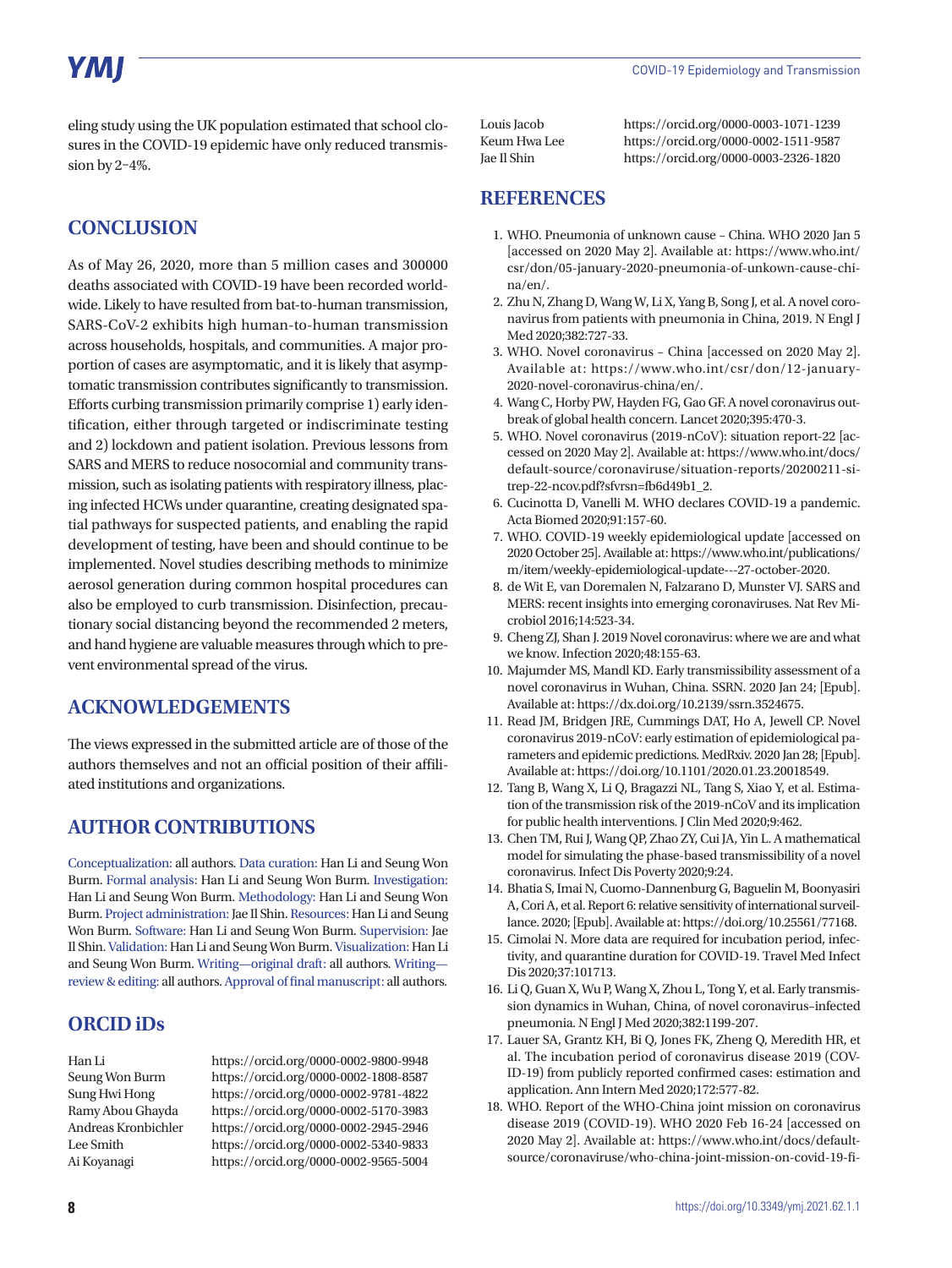

[nal-report.pdf](https://www.who.int/docs/default-source/coronaviruse/who-china-joint-mission-on-covid-19-final-report.pdf).

- 19. WHO. Updated WHO recommendations for international traffic in relation to COVID-19 outbreak [accessed on 2020 May 2]. Available at: [https://www.who.int/ith/2019-nCoV\\_advice\\_for\\_](https://www.who.int/ith/2019-nCoV_advice_for_international_traffic-rev/en/) [international\\_traffic-rev/en/](https://www.who.int/ith/2019-nCoV_advice_for_international_traffic-rev/en/).
- 20. Song YK. [Woman in her 70s re-confirmed after 6 days of discharge ... "Estimated recurrence in immunity deterioration"]. The Kyunghyang Shinmun 2020 Feb 29 [accessed 2020 May 2]. Available at: [http://news.khan.co.kr/kh\\_news/khan\\_art\\_view.html?artid=](http://news.khan.co.kr/kh_news/khan_art_view.html?artid=202002291538001&code=940100#csidxdd591b076f439be83e678c970e39d21) [202002291538001&code=940100#csidxdd591b076f439be83e678](http://news.khan.co.kr/kh_news/khan_art_view.html?artid=202002291538001&code=940100#csidxdd591b076f439be83e678c970e39d21) [c970e39d21.](http://news.khan.co.kr/kh_news/khan_art_view.html?artid=202002291538001&code=940100#csidxdd591b076f439be83e678c970e39d21)
- 21. Huang C, Wang Y, Li X, Ren L, Zhao J, Hu Y, et al. Clinical features of patients infected with 2019 novel coronavirus in Wuhan, China. Lancet 2020;395:497-506.
- 22. Novel Coronavirus Pneumonia Emergency Response Epidemiology Team. The epidemiological characteristics of an outbreak of 2019 novel coronavirus diseases (COVID-19) in China. Zhonghua Liu Xing Bing Xue Za Zhi 2020;41:145-51.
- 23. Chan JF, Yuan S, Kok KH, To KK, Chu H, Yang J, et al. A familial cluster of pneumonia associated with the 2019 novel coronavirus indicating person-to-person transmission: a study of a family cluster. Lancet 2020;395:514-23.
- 24. Moein ST, Hashemian SM, Mansourafshar B, Khorram-Tousi A, Tabarsi P, Doty RL. Smell dysfunction: a biomarker for COVID-19. Int Forum Allergy Rhinol 2020;10:944-50.
- 25. Chen N, Zhou M, Dong X, Qu J, Gong F, Han Y, et al. Epidemiological and clinical characteristics of 99 cases of 2019 novel coronavirus pneumonia in Wuhan, China: a descriptive study. Lancet 2020;395:507-13.
- 26. Carrillo-Larco RM, Altez-Fernandez C. Anosmia and dysgeusia in COVID-19: a systematic review. Wellcome Open Res 2020;13; 5:94.
- 27. Lechien JR, Chiesa-Estomba CM, De Siati DR, Horoi M, Le Bon SD, Rodriguez A, et al. Olfactory and gustatory dysfunctions as a clinical presentation of mild-to-moderate forms of the coronavirus disease (COVID-19): a multicenter European study. Eur Arch Otorhinolaryngol 2020;277:2251-61.
- 28. Wilder-Smith A, Chiew CJ, Lee VJ. Can we contain the COVID-19 outbreak with the same measures as for SARS? Lancet Infect Dis 2020;20:e102-7.
- 29. Cheng PK, Wong DA, Tong LK, Ip SM, Lo AC, Lau CS, et al. Viral shedding patterns of coronavirus in patients with probable severe acute respiratory syndrome. Lancet 2004;363:1699-700.
- 30. Gumel AB, Ruan S, Day T, Watmough J, Brauer F, van den Driessche P, et al. Modelling strategies for controlling SARS outbreaks. Proc Biol Sci 2004;271:2223-32.
- 31. Wang Z, Ma W, Zheng X, Wu G, Zhang R. Household transmission of SARS-CoV-2. J Infect 2020;81:179-82.
- 32. Wilson-Clark SD, Deeks SL, Gournis E, Hay K, Bondy S, Kennedy E, et al. Household transmission of SARS, 2003. CMAJ 2006;175: 1219-23.
- 33. Lessler J, Reich NG, Brookmeyer R, Perl TM, Nelson KE, Cummings DA. Incubation periods of acute respiratory viral infections: a systematic review. Lancet Infect Dis 2009;9:291-300.
- 34. Al-Tawfiq JA. Viral loads of SARS-CoV, MERS-CoV and SARS-CoV-2 in respiratory specimens: what have we learned? Travel Med Infect Dis 2020;34:101629.
- 35. Chowell G, Castillo-Chavez C, Fenimore PW, Kribs-Zaleta CM, Arriola L, Hyman JM. Model parameters and outbreak control for SARS. Emerg Infect Dis 2004;10:1258-63.
- 36. Shen Z, Ning F, Zhou W, He X, Lin C, Chin DP, et al. Superspreading SARS events, Beijing, 2003. Emerg Infect Dis 2004;10:256-60.
- 37. Stein RA. Super-spreaders in infectious diseases. Int J Infect Dis

2011;15:e510-3.

- 38. Tomlinson B, Cockram C. SARS: experience at Prince of Wales Hospital, Hong Kong. Lancet 2003;361:1486-7.
- 39. Liu Y, Eggo RM, Kucharski AJ. Secondary attack rate and superspreading events for SARS-CoV-2. Lancet 2020;395:e47.
- 40. WHO. Middle East respiratory syndrome coronavirus (MERS-CoV) – Saudi Arabia [accessed on 2020 May 25]. Available at: [https://www.who.int/csr/don/05-may-2020-mers-saudi-ara](https://www.who.int/csr/don/05-may-2020-mers-saudi-arabia/en/)[bia/en/](https://www.who.int/csr/don/05-may-2020-mers-saudi-arabia/en/).
- 41. Peeri NC, Shrestha N, Rahman MS, Zaki R, Tan Z, Bibi S, et al. The SARS, MERS and novel coronavirus (COVID-19) epidemics, the newest and biggest global health threats: what lessons have we learned? Int J Epidemiol 2020;49:717-26.
- 42. Hemida MG, Al-Naeem A, Perera RA, Chin AW, Poon LL, Peiris M. Lack of middle East respiratory syndrome coronavirus transmission from infected camels. Emerg Infect Dis 2015;21:699-701.
- 43. Park JE, Jung S, Kim A, Park JE. MERS transmission and risk factors: a systematic review. BMC Public Health 2018;18:574.
- 44. Drosten C, Meyer B, Müller MA, Corman VM, Al-Masri M, Hossain R, et al. Transmission of MERS-coronavirus in household contacts. N Engl J Med 2014;371:828-35.
- 45. Kim KM, Ki M, Cho SI, Sung M, Hong JK, Cheong HK, et al. Epidemiologic features of the first MERS outbreak in Korea: focus on Pyeongtaek St. Mary's Hospital. Epidemiol Health 2015;37: e2015041.
- 46. Choi S, Jung E, Choi BY, Hur YJ, Ki M. High reproduction number of Middle East respiratory syndrome coronavirus in nosocomial outbreaks: mathematical modelling in Saudi Arabia and South Korea. J Hosp Infect 2018;99:162-8.
- 47. Chen WQ, Ling WH, Lu CY, Hao YT, Lin ZN, Ling L, et al. Which preventive measures might protect health care workers from SARS? BMC Public Health 2009;9:81.
- 48. Hui DS. Severe acute respiratory syndrome (SARS): lessons learnt in Hong Kong. J Thorac Dis 2013;5 Suppl 2:S122-6.
- 49. Gopalakrishna G, Choo P, Leo YS, Tay BK, Lim YT, Khan AS, et al. SARS transmission and hospital containment. Emerg Infect Dis 2004;10:395-400.
- 50. Wax RS, Christian MD. Practical recommendations for critical care and anesthesiology teams caring for novel coronavirus (2019 nCoV) patients. Can J Anaesth 2020;67:568-76.
- 51. Svoboda T, Henry B, Shulman L, Kennedy E, Rea E, Ng W, et al. Public health measures to control the spread of the severe acute respiratory syndrome during the outbreak in Toronto. N Engl J Med 2004;350:2352-61.
- 52. Wiboonchutikul S, Manosuthi W, Sangsajja C. Zero transmission of Middle East respiratory syndrome: lessons learned from Thailand. Clin Infect Dis 2017;64:S167-70.
- 53. Bialek SR, Allen D, Alvarado-Ramy F, Arthur R, Balajee A, Bell D, et al. First confirmed cases of Middle East respiratory syndrome coronavirus (MERS-CoV) infection in the United States, updated information on the epidemiology of MERS-CoV infection, and guidance for the public, clinicians, and public health authorities - May 2014. MMWR Morb Mortal Wkly Rep 2014;63:431-6.
- 54. Zhou P, Huang Z, Xiao Y, Huang X, Fan XG. Protecting Chinese healthcare workers while combating the 2019 novel coronavirus. Infect Control Hosp Epidemiol 2020;41:745-6.
- 55. Wang D, Hu B, Hu C, Zhu F, Liu X, Zhang J, et al. Clinical characteristics of 138 hospitalized patients with 2019 novel coronavirusinfected pneumonia in Wuhan, China. JAMA 2020;323:1061-9.
- 56. Bahl P, Doolan C, de Silva C, Chughtai AA, Bourouiba L, MacIntyre CR. Airborne or droplet precautions for health workers treating COVID-19? J Infect Dis. 2020 Apr 16; [Epub]. Available at: [https://](https://doi.org/10.1093/infdis/jiaa189) [doi.org/10.1093/infdis/jiaa189.](https://doi.org/10.1093/infdis/jiaa189)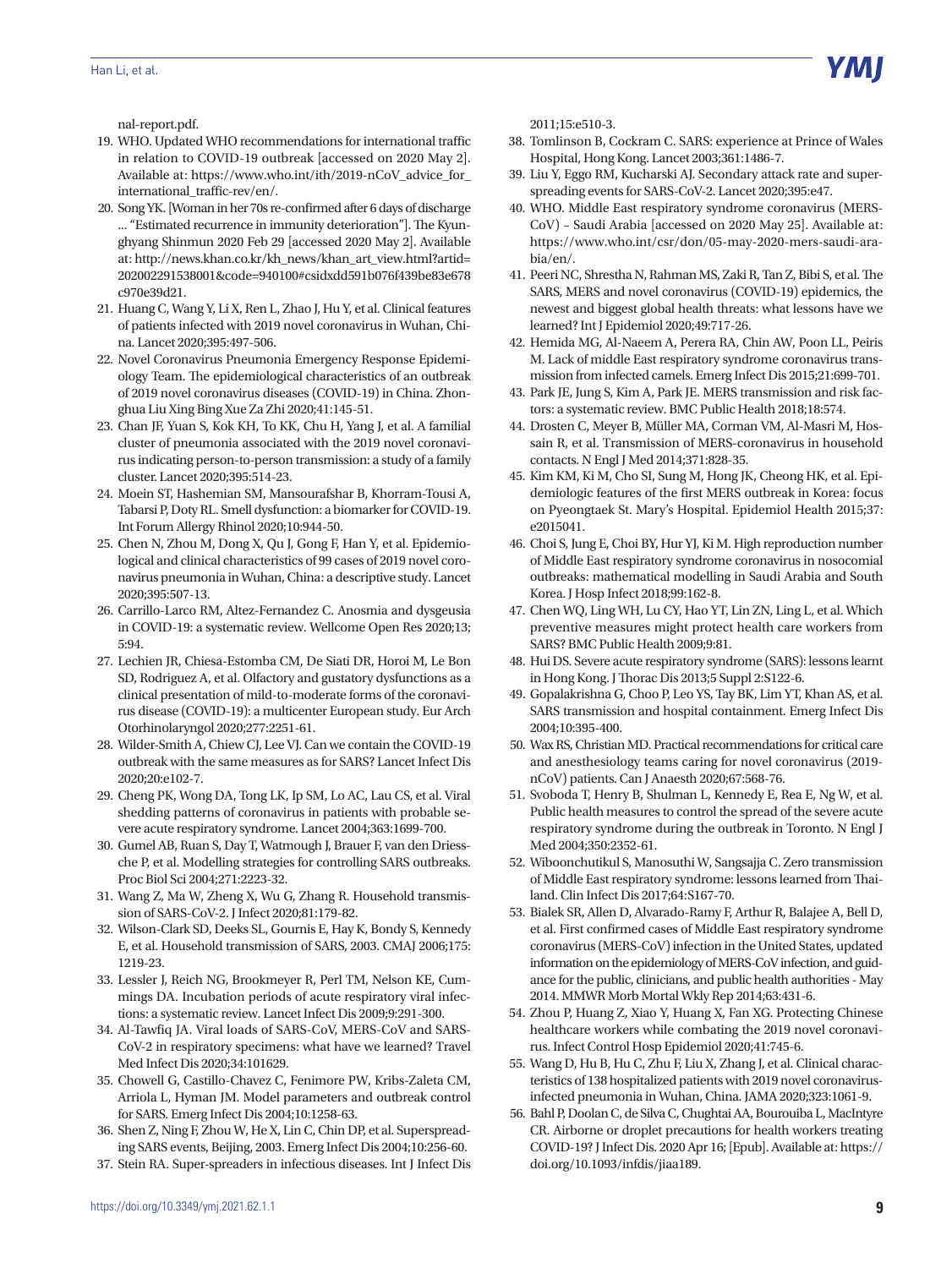# **YMI**

- 57. Jin YH, Cai L, Cheng ZS, Cheng H, Deng T, Fan YP, et al. A rapid advice guideline for the diagnosis and treatment of 2019 novel coronavirus (2019-nCoV) infected pneumonia (standard version). Mil Med Res 2020;7:4.
- 58. Ong J, Cross GB, Dan YY. Prevention of nosocomial SARS-CoV-2 transmission in endoscopy: international recommendations and the need for a gold standard. Gut 2020;69:1145-8.
- 59. Respiratory Care Committee of Chinese Thoracic Society. Expert consensus on preventing nosocomial transmission during respiratory care for critically ill patients infected by 2019 novel coronavirus pneumonia. Zhonghua Jie He He hu Xi Za Zhi 2020;43:288- 96.
- 60. Ferioli M, Cisternino C, Leo V, Pisani L, Palange P, Nava S. Protecting healthcare workers from SARS-CoV-2 infection: practical indications. Eur Respir Rev 2020;29:200068.
- 61. Task Force of Pulmonary Function Testing and Clinical Respiratory Physiology, Chinese Association of Chest Physicians; Pulmonary Function Testing Group, Respiratory Therapeutics Group, Chinese Thoracic Society. Expert consensus on pulmonary function testing during the epidemic of coronavirus disease 2019. Zhonghua Jie He He Hu Xi Za Zhi 2020;43:302-7.
- 62. Luo SH, Liu W, Liu ZJ, Zheng XY, Hong CX, Liu ZR, et al. A confirmed asymptomatic carrier of 2019 novel coronavirus. Chin Med J (Engl) 2020;133:1123-5.
- 63. Bai Y, Yao L, Wei T, Tian F, Jin DY, Chen L, et al. Presumed asymptomatic carrier transmission of COVID-19. JAMA 2020;323:1406-7.
- 64. Wei WE, Li Z, Chiew CJ, Yong SE, Toh MP, Lee VJ. Presymptomatic transmission of SARS-CoV-2 - Singapore, January 23-March 16, 2020. MMWR Morb Mortal Wkly Rep 2020;69:411-5.
- 65. Nishiura H, Linton NM, Akhmetzhanov AR. Serial interval of novel coronavirus (COVID-19) infections. Int J Infect Dis 2020; 93:284-6.
- 66. Nishiura H, Kobayashi T, Miyama T, Suzuki A, Jung SM, Hayashi K, et al. Estimation of the asymptomatic ratio of novel coronavirus infections (COVID-19). Int J Infect Dis 2020;94:154-5.
- 67. Bendavid E, Mulaney B, Sood N, Shah S, Ling E, Bromley-Dulfano R, et al. COVID-19 antibody seroprevalence in Santa Clara County, California. MedRxiv. 2020 Apr 30; [Epub]. Available at: <https://doi.org/10.1101/2020.04.14.20062463>.
- 68. Shakiba M, Nazari SSH, Mehrabian F, Rezvani SM, Ghasempour Z, Heidarzadeh A. Seroprevalence of COVID-19 virus infection in Guilan province, Iran. MedRxiv. 2020 May 1; [Epub]. Available at: [https://doi.org/10.1101/2020.04.26.20079244.](https://doi.org/10.1101/2020.04.26.20079244)
- 69. Cheng HY, Jian SW, Liu DP, Ng TC, Huang WT, Lin HH; Taiwan COVID-19 Outbreak Investigation Team. Contact tracing assessment of COVID-19 transmission dynamics in Taiwan and risk at different exposure periods before and after symptom onset. JAMA Intern Med 2020;180:1156-63.
- 70. Byambasuren O, Cardona M, Bell K, Clark J, McLaws ML, Glasziou P. Estimating the extent of true asymptomatic COVID-19 and its potential for community transmission: systematic review and meta-analysis. MedRxiv. 2020 Jun 4; [Epub]. Available at: [https://](https://doi.org/10.1101/2020.05.10.20097543) [doi.org/10.1101/2020.05.10.20097543.](https://doi.org/10.1101/2020.05.10.20097543)
- 71. Wiersinga WJ, Rhodes A, Cheng AC, Peacock SJ, Prescott HC. Pathophysiology, transmission, diagnosis, and treatment of coronavirus disease 2019 (COVID-19): a review. JAMA 2020;324:782- 93.
- 72. Xu K, Chen Y, Yuan J, Yi P, Ding C, Wu W, et al. Factors associated with prolonged viral RNA shedding in patients with coronavirus disease 2019 (COVID-19). Clin Infect Dis 2020;71:799-806.
- 73. Zhou B, She J, Wang Y, Ma X. Duration of viral shedding of discharged patients with severe COVID-19. Clin Infect Dis 2020;71: 2240-2.
- 74. Wölfel R, Corman VM, Guggemos W, Seilmaier M, Zange S, Müller MA, et al. Virological assessment of hospitalized patients with COVID-2019. Nature 2020;581:465-9.
- 75. He X, Lau EHY, Wu P, Deng X, Wang J, Hao X, et al. Temporal dynamics in viral shedding and transmissibility of COVID-19. Nat Med 2020;26:672-5.
- 76. Jing QL, Liu MJ, Zhang ZB, Fang LQ, Yuan J, Zhang AR, et al. Household secondary attack rate of COVID-19 and associated determinants in Guangzhou, China: a retrospective cohort study. Lancet Infect Dis 2020;20:1141-50.
- 77. Chen T, Wu D, Chen H, Yan W, Yang D, Chen G, et al. Clinical characteristics of 113 deceased patients with coronavirus disease 2019: retrospective study. BMJ 2020;368:m1091.
- 78. Jordan RE, Adab P, Cheng KK. Covid-19: risk factors for severe disease and death. BMJ 2020;368:m1198.
- 79. Yang J, Zheng Y, Gou X, Pu K, Chen Z, Guo Q, et al. Prevalence of comorbidities and its effects in patients infected with SARS-CoV-2: a systematic review and meta-analysis. Int J Infect Dis 2020; 94:91-5.
- 80. Wu Z, McGoogan JM. Characteristics of and important lessons from the coronavirus disease 2019 (COVID-19) outbreak in China: summary of a report of 72 314 cases from the Chinese Center for Disease Control and Prevention. JAMA 2020;323:1239-42.
- 81. Wu C, Chen X, Cai Y, Xia J, Zhou X, Xu S, et al. Risk factors associated with acute respiratory distress syndrome and death in patients with coronavirus disease 2019 pneumonia in Wuhan, China. JAMA Intern Med 2020;180:934-43.
- 82. Chen R, Liang W, Jiang M, Guan W, Zhan C, Wang T, et al. Risk factors of fatal outcome in hospitalized subjects with coronavirus disease 2019 from a nationwide analysis in China. Chest 2020;158:97-105.
- 83. Lippi G, Plebani M, Henry BM. Thrombocytopenia is associated with severe coronavirus disease 2019 (COVID-19) infections: a meta-analysis. Clin Chim Acta 2020;506:145-8.
- 84. Cheng Y, Luo R, Wang K, Zhang M, Wang Z, Dong L, et al. Kidney disease is associated with in-hospital death of patients with CO-VID-19. Kidney Int 2020;97:829-38.
- 85. Morawska L, Cao J. Airborne transmission of SARS-CoV-2: the world should face the reality. Environ Int 2020;139:105730.
- 86. Jiang X, Luo M, Zou Z, Wang X, Chen C, Qiu J. Asymptomatic SARS-CoV-2 infected case with viral detection positive in stool but negative in nasopharyngeal samples lasts for 42 days. J Med Virol. 2020 Apr 24; [Epub]. Available at: [https://doi.org/10.1002/](https://doi.org/10.1002/jmv.25941) [jmv.25941](https://doi.org/10.1002/jmv.25941).
- 87. van Doremalen N, Bushmaker T, Morris DH, Holbrook MG, Gamble A, Williamson BN, et al. Aerosol and surface stability of SARS-CoV-2 as compared with SARS-CoV-1. N Engl J Med 2020;382:1564-7.
- 88. Guo ZD, Wang ZY, Zhang SF, Li X, Li L, Li C, et al. Aerosol and surface distribution of severe acute respiratory syndrome coronavirus 2 in hospital wards, Wuhan, China, 2020. Emerg Infect Dis 2020;26:1583-91.
- 89. Wang J, Feng H, Zhang S, Ni Z, Ni L, Chen Y, et al. SARS-CoV-2 RNA detection of hospital isolation wards hygiene monitoring during the Coronavirus Disease 2019 outbreak in a Chinese hospital. Int J Infect Dis 2020;94:103-6.
- 90. Liu Y, Ning Z, Chen Y, Guo M, Liu Y, Gali NK, et al. Aerodynamic analysis of SARS-CoV-2 in two Wuhan hospitals. Nature 2020; 582:557-60.
- 91. Pang X, Zhu Z, Xu F, Guo J, Gong X, Liu D, et al. Evaluation of control measures implemented in the severe acute respiratory syndrome outbreak in Beijing, 2003. JAMA 2003;290:3215-21.
- 92. Our World in Data. COVID-19 testing policies. Global Change Data Lab 2020 [accessed on 2020 May 8]. Available at: [https://](https://ourworldindata.org/grapher/covid-19-testing-policy?year= 2020-04-29)